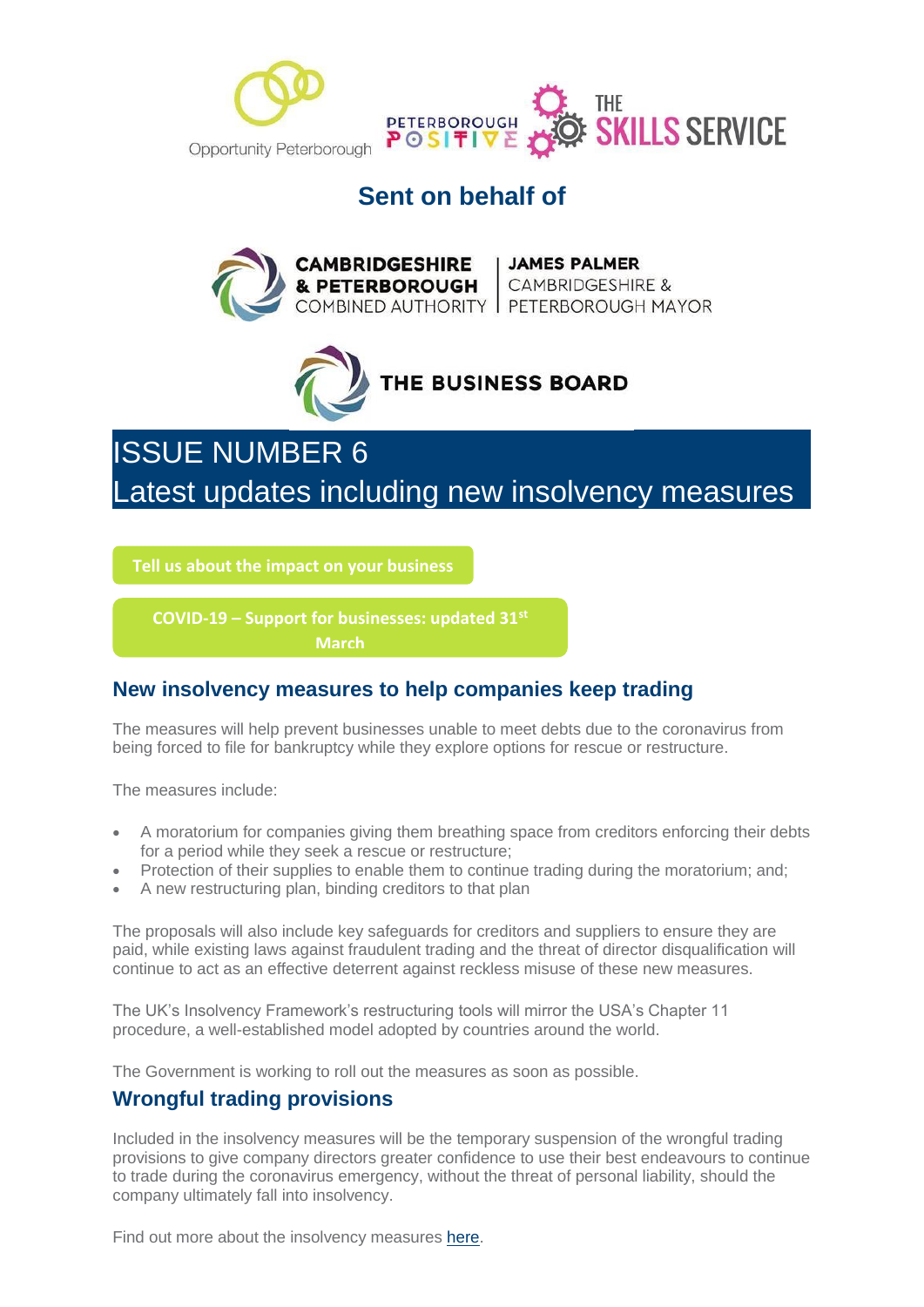### **Further details of Coronavirus Job Retention Scheme announced**

The [new guidance](https://mills.createsend1.com/t/d-l-mtluta-l-t/) published late last week added clarification that employers can claim for 80% of furloughed employees' (employees on a leave of absence) usual monthly wage costs, up to £2,500 a month, plus the associated Employer National Insurance contributions and minimum automatic enrolment employer pension contributions on that wage. Employers can use this scheme anytime during this period. Guidance for employers on the Coronavirus Job Retention Scheme can be found [here](https://mills.createsend1.com/t/d-l-mtluta-l-i/) whilst guidance for employees can be found [here.](https://mills.createsend1.com/t/d-l-mtluta-l-d/)

## **Regulations eased to ensure hand sanitiser and PPE reaches NHS staff more quickly**

By easing regulations, new suppliers and businesses that produce ingredients for hand sanitiser will be able to bring their products to market in days. Government is easing administrative requirements and barriers to imports without compromising on safety.

Find out more [here](https://mills.createsend1.com/t/d-l-mtluta-l-h/)

### **The self-employed can also get support from**

- Access to [coronavirus business interruption loans.](https://mills.createsend1.com/t/d-l-mtluta-l-k/)
- Income tax payments due in July can be deferred to the end of Jan 2021.
- Changes to the welfare system to allow access Universal Credit in full.
- Anyone who missed the tax return filing deadline in January, have a further four weeks from today to submit their tax return.

#### **Government launches Coronavirus Information Service on WhatsApp**

The UK Government has launched a GOV.UK Coronavirus Information service on WhatsApp. The new free to use service aims to provide official, trustworthy and timely information and advice. To use the free GOV.UK Coronavirus Information Service on WhatsApp, simply add 07860 064422 in your phone contacts and then message the word 'hi' in a WhatsApp message to get started. Further information can be found [here.](https://mills.createsend1.com/t/d-l-mtluta-l-u/)

If you are concerned about being able to pay your tax due to COVID-19, call HMRC's dedicated helpline on 0800 0159 559.

**Business Support Helpline 0300 456 3565 [Tell us about the impact on your business](https://mills.createsend1.com/t/d-l-mtluta-l-x/) [Read Mayor James Palmer](https://mills.createsend1.com/t/d-l-mtluta-l-p/)'s business blog here [Read the latest public information and public health advice](https://mills.createsend1.com/t/d-l-mtluta-l-n/)  about COVID-19 Free ACAS webinar 'Coronavirus – [an advisory webinar for employers](https://mills.createsend1.com/t/d-l-mtluta-l-b/)'. Find out more [Guidance to employers and business about COVID-19](https://www.gov.uk/government/publications/guidance-to-employers-and-businesses-about-covid-19?utm_source=hs_email&utm_medium=email&utm_content=2&_hsenc=p2ANqtz-_8ljY9XCSyZgA-bjEYY70PPuuQgpUq3XKA9eXRcCbNQavh2grL5YNnxRuUCHzo_NG1TwyswVSqbTxvjSdI8kKPs9ziTRtLXSKkJr3zZxxflxhr8UGsSkqdZat4Hb3dwv7uEeH9&_hsmi=2)**

**[Find out more here](https://ventilator.herokuapp.com/?utm_source=hs_email&utm_medium=email&utm_content=2&_hsenc=p2ANqtz-_8ljY9XCSyZgA-bjEYY70PPuuQgpUq3XKA9eXRcCbNQavh2grL5YNnxRuUCHzo_NG1TwyswVSqbTxvjSdI8kKPs9ziTRtLXSKkJr3zZxxflxhr8UGsSkqdZat4Hb3dwv7uEeH9&_hsmi=2)**